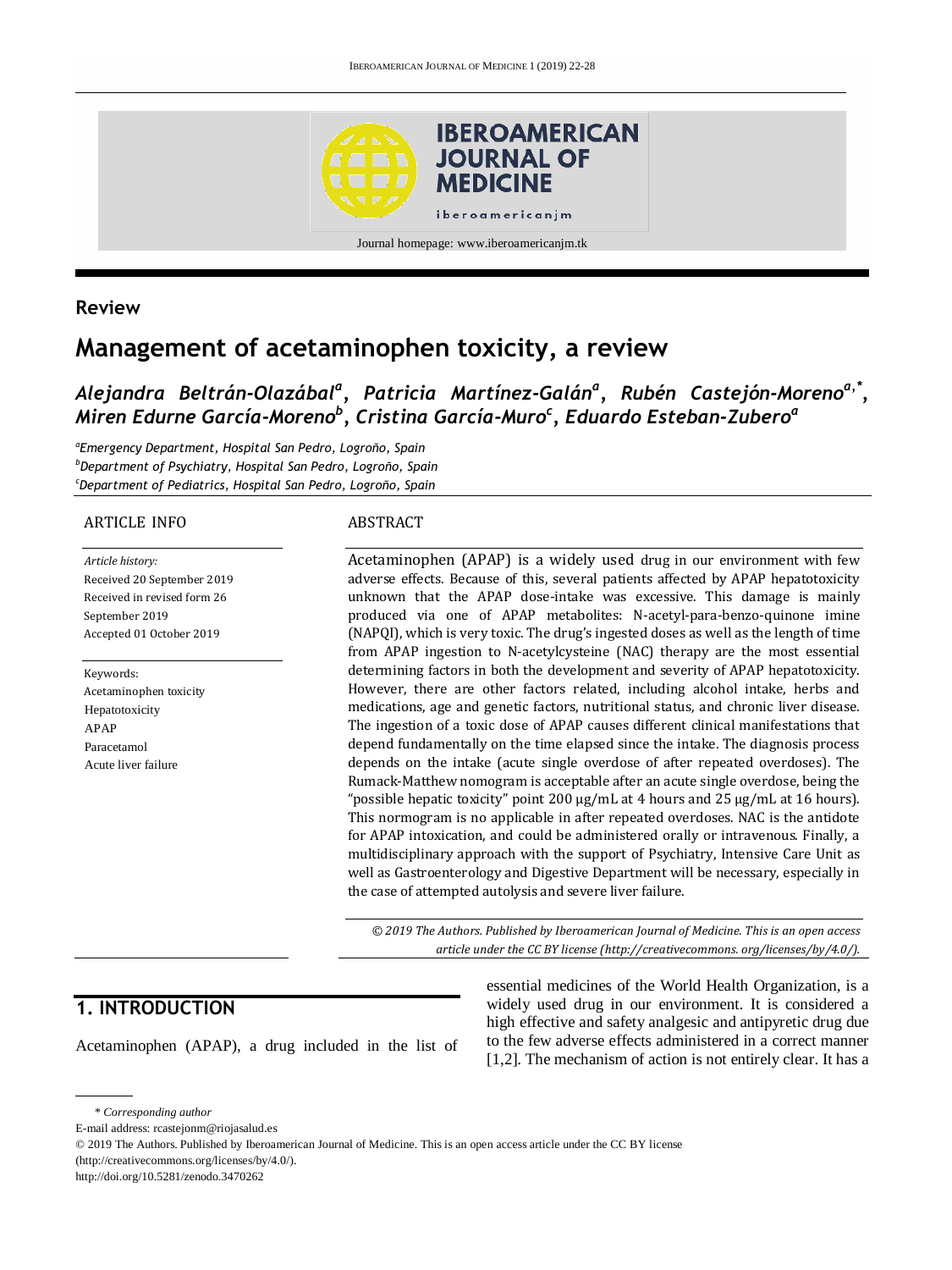mechanism of action in common with non-steroidal antiinflammatory drugs (NSAIDs), which is based on the inhibition of cyclooxygenase (COX), although in a weaker and selective way for the system central nervous than NSAIDs. For this reason it has no peripheral antiinflammatory properties and is not gastrolesive [3]. In addition, part of the APAP analgesic activity could be due to other central actions, such as the inhibition of spinal hyperalgesia caused by the activation of NMDA receptors, the activation of the descending serotonergic pathways that inhibit pain transmission in the posterior horn of the spinal cord, or the activation of hypoalgesic mechanisms mediated by nitric oxide [3].

The antipyretic action of APAP is based on the inhibition of prostaglandin E2 (PGE2) synthesis, dependent on COX activity, at the hypothalamic temperature regulating center. Its effect causes a reduction in the body's thermostatic value, which activates the phenomena of heat dissipation through cutaneous vasodilation and increased sweating [3]. The United States Food and Drug Administration (FDA) advertised that APAP is safe in doses up to 4,000 mg every 24 hours, concluding that consumption at this dose generally does not yield any toxic effects [2,4]. Because of it is easily accessible in various formulations, it may be difficult to recognize APAP toxicity due to intentional and non-intentional overdose [2]

Since the mid-1980s, where the first reported cases of APAP-induced hepatotoxicity emerged in the United States, its incidence has grown [5]. It has been reported that this is one of the most common pharmaceutical products to cause drug-induced liver injury [5,6]. Mortality rates have been approximated at 0.4% in overdose patients [1]. Although hepatic failure is usually observed in toxic ingestions over 150 mg/kg, several reports suggested that lower doses of APAP may confer acute liver injury and liver failure [1-4]. This phenomenon is called "therapeutic misadventure", and it was described by Zimmerman et al. in patients with acute liver failure despite consumption of "safe" doses of APAP [7]. This rare entity has been suggested to be produced by some specific risk factors, including nuances in APAP metabolism at the mitochondrial and molecular level, which are currently under investigation.

The purpose of this review is to summarize the key points of physiopathology, diagnosis and treatment of APAP toxicity, especially in the Emergency Department (ED).

## **2. EPIDEMIOLOGY**

APAP is one of the most commonly used analgesics in the United States and reportedly the most common cause of acute liver failure in this country [2,3]. Every year are admitted to hospital around 30,000 patients in the United States because of APAP hepatotoxicity [8]. Because of the wide use of this drug due to their few adverse effects, near the 48% of reported cases of APAP toxicity unknown that the APAP dose-intake was excessive [8]. While the majority of patients experience mild adverse reactions,

including hepatitis, cholestasis or asymptomatic liver enzyme elevation, APAP hepatotoxicity is generally estimated to account for approximately 48% of acute liver failure diagnoses [1,2,4] Moreover, some studies observed that 29% of patients with acute liver failure secondary to APAP toxicity undergo liver transplant, with mortality rate of 28% [1].

All this data has been increased with the advent of APAP/opioid combination analgesics. In the last decade, 63% of unintentional overdoses of APAP occur due to this combination, with an additional 17% of adults suffering liver injury [6,8].

According to this data, APAP toxicity is a real concern, especially if we observed studies where has been demonstrated that at least 6% of filled prescriptions for either acetaminophen alone or acetaminophen in combination with opioids exceeded the safe daily dose (4000 mg per day of acetaminophen) [4,6,8].

### **3. PHYSIOPATHOLOGY AND METABOLISM**

APAP absorption occurs mainly in the duodenum due to its property as a weak acid [9]. A delay in the time, but not in the extent of drug absorption, is observed if APAP is consumed with food. This is especially important in patient affected by chronic liver disease because they are at risk of prolonged drug serum half-life (by an average of 2.0 to 2.5 hours, and up to more than 4 hours) [9]. While the safe intake of APAP achieves peak concentrations within 1.5 hours, with a half-life of 1.5-3 hours, overdose of APAP yields peak serum concentrations (10-20 mg/mL) within 4 hours [9].

APAP circulates together with plasma proteins by up to 50% and is metabolized mainly at the liver level, in the microsomes. The main route of metabolization is carried out by glucuronization or sulphation processes, which result in non-toxic metabolites, which are eliminated in the urine. On the other hand, 5-10% of the drug is metabolized by the cytochrome P450 2E1 route, producing N-acetylpara-benzo-quinone imine (NAPQI) which, unlike the products of the other route, NAPQI is very toxic [10-12]. Under normal conditions, this molecule is associated with glutathione, being neutralized, so that it forms cysteine and other compounds that are not toxic to the body [9].

When therapeutic doses are exceeded, the main glucuronization and sulphation pathways become saturated, so that the cytochrome P450 pathway (oxidative pathway) increases, increasing the production of NAPQI, which cannot be completely neutralized by glutathione (GSH), occurring oxidative stress and mitochondrial dysfunction leading to depletion in adenosine triphosphate (ATP) stores, which ultimately causes hepatocellular necrosis and cell death [4,10,12].

Other mechanisms of hepatotoxicity include the formation of toxic free radicals, such as peroxynitrite (ONOO-), from the reaction of superoxide  $(O2-)$  and nitric oxide  $(NO-)$ [10,12]. Reactive oxygen species as well as ONOO- are neutralized by GSH, which is reduced during APAP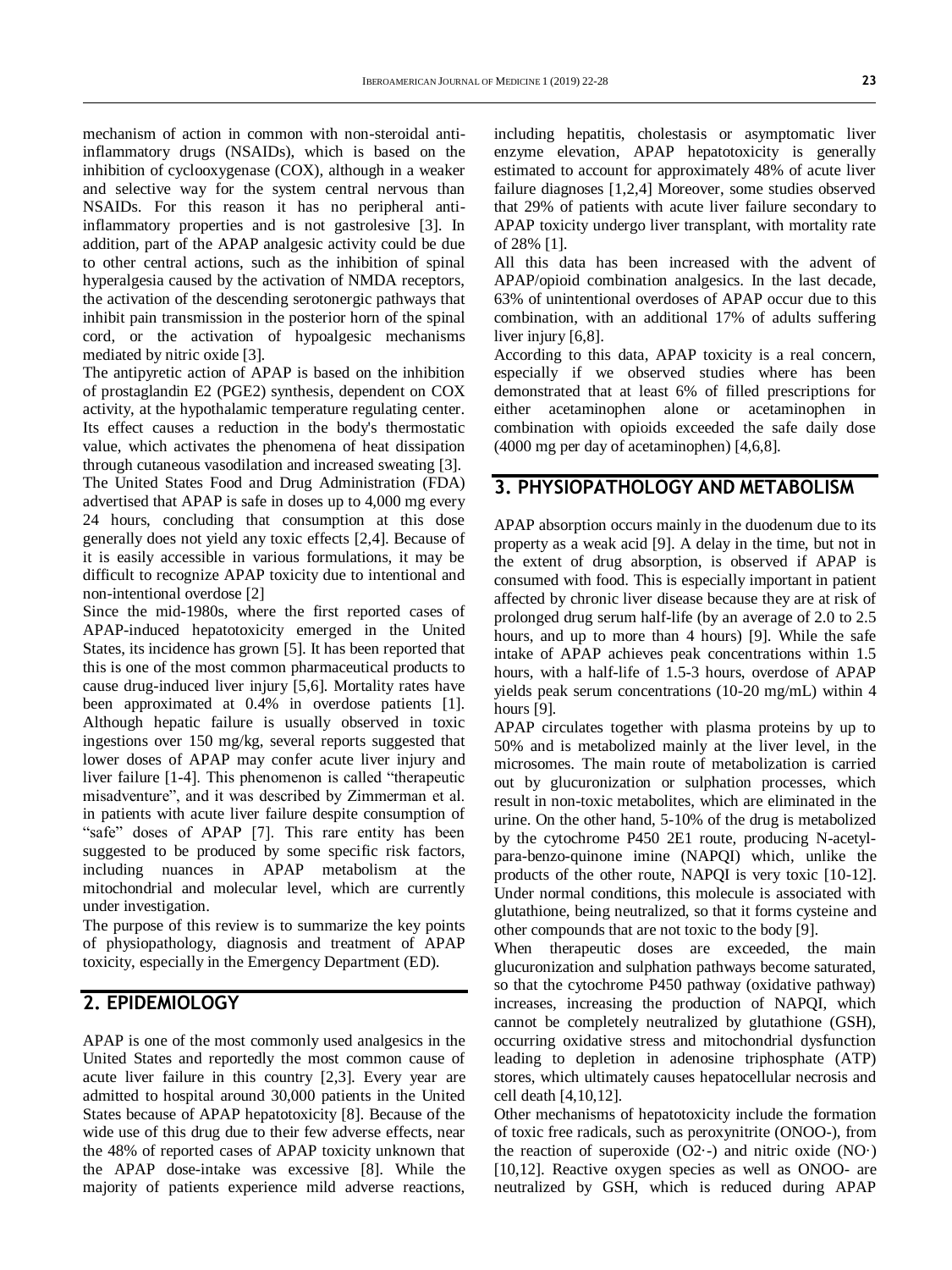toxicity, increasing by this manner the oxidative damage. ROS as well as reactive nitrogen species (RNS) leads to mitochondrial membrane dysfunction via disruption of the mitochondrial membrane permeability transition pore. It produces organelle swelling, which leads to cellular necrosis [10-12].

In non-toxic ingestion of APAP, the processing of NAPQI occurs with rapid conjugation by hepatic GSH to form nontoxic mercaptate and cysteine compounds that are excreted in urine [9]. As we described previously, the main route of metabolization is carried out by glucuronization or sulphation processes. However, when this via is overwhelmed at hepatotoxic doses of APAP, the majority of APAP is metabolized via the CYP2E1 pathway to NAPQI resulting in GSH depletion [10,11].

Myeloperoxidase and cyclooxygenase-1 are enzymes involved in the CYP2E1 pathway processing NAPQI into non-reactive metabolites. In addition, the innate immune system also prevents liver toxicity mediated by the natural killer (NK) and natural killer T cells (NKT). Both are abundant in hepatocytes and cause the release of proinflammatory cytokines and chemokines that enhance hepatocellular cytotoxicity [5,13].

### **4. RELATED FACTORS WITH APAP INDUCED HEPATOTOXICITY**

The drug's ingested dose as well as the length of time from APAP ingestion to N-acetylcysteine (NAC) therapy are the most essential determining factors in both the development and severity of APAP hepatotoxicity [14,15].However, there are other factors summarized in Table 1 that influent in the development and severity of liver injury after APAP over-ingestion.

| <b>Clinical implications</b> | <b>Factors</b>                                   |  |  |  |
|------------------------------|--------------------------------------------------|--|--|--|
|                              | Dose and pattern of use<br>Chronic EtOH intake   |  |  |  |
| ↑ APAP toxicity              | Herbs and medications<br>Age and genetic factors |  |  |  |
|                              | Nutritional status                               |  |  |  |
|                              | Chronic liver disease                            |  |  |  |
| ↓ APAP toxicity              | Acute EtOH intake                                |  |  |  |

*Table 1: Factors influencing APAP-related hepatotoxicity. APAP: Acetaminophen; EtOH: Ethyl alcohol.*

Alcohol intake may be observed I patients with the intent of self-harm. However, its regular or acute intake may generate different effects through a non well know mechanism related with their competitive effect in CYP 2E1 metabolism [16-18]. A study revealed that the concurrent acute ingestion of alcohol and APAP resulted in hepatotoxicity (ALT>1000 U/L or an international normalized ratio (INR) of  $>1.3$ ), in 5.1% of patients versus 15.2% of patients who did not consume alcohol [19]. The mechanism is unclear, but it is suggested to be related with the ethanol's competitive utilization of the CYP 2E1 substrate, which diminishes the NAPQI production [17,19].

Another suggested hypothesis is that ethanol may directly enhance the activity of NAD(P)H:quinone reductase, serving to limitate the toxic metabolites through reconverting quinone metabolites back to native APAP [19]. On the other hand, chronic alcohol ingestion promote APAP hepatotoxicity by up-regulating, enhancing and increasing the synthesis and activity of CYP 2E1 and decreasing GSH stores and synthesis, which leads to liver necrosis [9,19]. Chronic alcoholism and APAP overdose may potentiate liver failure, but there is no indication that the combination of alcoholism and taking therapeutic amounts of APAP will necessarily cause hepatotoxicity [5,19].

Medications that stimulate the CYP system can predispose patients to APAP hepatotoxicity by causing enhanced production of NAPQI via the oxidative pathway [20]. Antiepileptic drugs, such as phenobarbital, phenytoin and carbamazepine, as well as anti-tuberculosis drugs, such as isoniazid and rifampin, may increase APAP toxicity. Herbs and dietary supplements, including as St. John's wort, garlic and germander, may mechanistically enhance the CYP system [1].

Malnutrition is associated with conditions consistent with GSH depletion. In addition, poor nutritional status is often associated with chronic alcoholism, decreasing GSH stores as well as enhancement of the CYP enzymatic activity [21].

Attending to the age, younger patients are better able to overcome acute liver failure as a result of APAP hepatotoxicity, probably due to the larger hepatic cell mass that as well as the better capacity of those cells for nontoxic metabolism and their increased capacity for regeneration [16]. On the other hand, patients over 40 years have a increased risk of APAP hepatotoxicity [22]. Due to that, it is suggested that APAP metabolism is agedependent [23]. The enzymes UGT (glucouronidation), SULT, CYP 450, GST, N-deacetylase (deacetylation), NAT2 (deacetylation), and fatty acid amide hydrolase are involved in APAP metabolism and have been observed to be related to both hepatic and nephrotoxic effects of the analgesic medication [24]. It is suggested that genotypic changes of these enzymes leads to potentially different risk/benefit ratios when APAP is ingested.

Finally, APAP metabolism is reduced in patients with chronic liver disease, including cirrhosis. However, chronic liver disease patients with an infrequent alcohol intake do not appear to be at an elevated risk of developing APAP

Hepatotoxicity [17,19]. Due to that, reduced dose limits are recommended in these patients (2000mg per day), especially in patients with hepatic decompensation or active alcohol abuse [19].

## **5. CLINICAL MANIFESTATIONS**

The ingestion of a toxic dose of APAP causes different clinical manifestations that depend fundamentally on the time elapsed since the intake. Most of the patients have only minimal and non-specific symptoms that are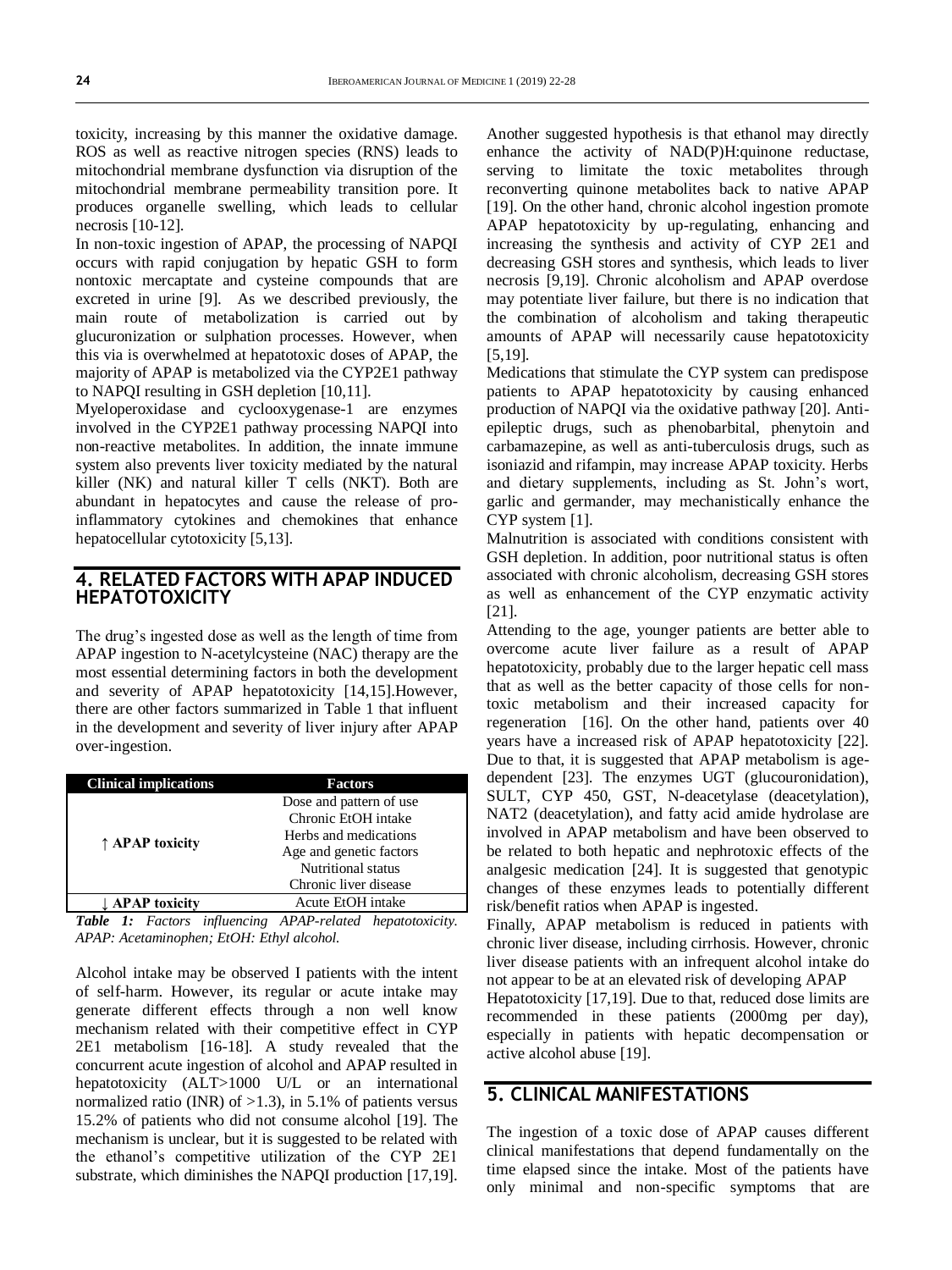comparable to viral prodrome (i.e. malaise, nausea with or without vomiting, and abdominal pains). There are four established sequential stages of APAP hepatotoxicity [5]:

- Stage I (0-24 hours post-intake): Patients may be asymptomatic or may experience pain in the right hypochondrium, nausea, vomiting and general malaise. The severity and impact on the patient depends on the dose ingested.
- Stage II (24-72 hours post-intake): Patients may be asymptomatic or may have pain in the right hypochondrium and moderate involvement of the general condition, some degree of acute renal failure and rarely cause acute pancreatitis. Analytically they show an increase in transaminases, a decrease in prothrombin time and antithrombin III (ATIII). The evolution can be towards healing or towards the next phase.
- Stage III (72-96 hours post-intake): In this phase the hepatocellular failure is completely established, producing hepatic encephalopathy, pancreatitis, coma, renal failure and metabolic acidosis. Analytically, maximum elevation of transaminases, coagulation disorders, hypoglycemia and hypophosphatemia appears. The evolution may be favorable if treated, but the patient may die from fulminant hepatitis with cerebral edema, shock and multiorgan failure.
- Stage IV (4-14 days post-intake): There is recovery and improvement or progression of general deterioration, multiorgan failure and death. Resolution occurs in about 2-3 months after intoxication. While clinical manifestations may be observed 2-3 months after the intoxication, the histologic recovery period may take several months longer than the clinical recovery. Chronic hepatitis has not been reported as a complication of APAP overdose-associated acute liver failure [1].

APAP hepatotoxicity is one of few bona fide causes of liver injury that can raise serum aminotransferases >10,000 IU/L. The most worrisome time for maximal organ damage occurs between 3 and 5 days following the acute ingestion, straddling stage III and stage IV hepatotoxicity. Due to that, prompt recognition of APAP toxic ingestion with an early initiation of treatment is extremely important to prevent acute liver failure.

## **6. DIAGNOSIS OF APAP OVERDOSE**

Patient history as well as physical examination is extremely important, especially in delineating the time course and formulation of APAP ingested. APAP level measurements are commonly realized when a patient is admitted in the ED with a toxic ingestion of unknown substance, altered mental status and/or suspicion of intent of self-harm. It is critical to obtain a 4-hour APAP level to guides the therapy and impacts patient outcome. Additional laboratory studies

are necessary to obtain other important clinical parameters, including arterial blood gas (to investigate acid/base status), coagulation profile, basic metabolic panel, hepatic function tests, and urine drug screen (to determine possible co-ingestions) [25].

The diagnosis process depends on the intake (acute single overdose of after repeated overdoses).

The Rumack-Matthew nomogram is acceptable after an acute single overdose (less than 24 hours of the intake) [25]. The nomogram plots the independent time in hours versus APAP concentration. The most important point is the "possible hepatic toxicity" (APAP level of 200 µg/mL at 4 hours and 25 µg/mL at 16 hours after acute ingestion). Patients with these serum levels of APAP are at risk of severe hepatotoxicity (defined as AST>1000 IU/L) [26-29]. NAC therapy is recommended in such clinical scenarios, to overcome the reported incidence rates of 60% for severe hepatotoxicity and 5% for mortality [30]. A "high toxicity line" is parallel to the "probable toxicity line", and this begins at 300 µg/mL at 4 hours, equating to a 90% incidence of severe hepatotoxicity and 24% mortality [30]. In the United States, Australia and New Zealand, the treatment line is established a more at a 4 hour APAP concentration of 150 mg/mL [25]. This line sits 25% below the "probable toxicity line." Studies have already shown that the "treatment line" (also known as the "150 line") serves well to identify and help protect highrisk patients who may already have diminishing APAP levels [25]. Table 2 summarizes the "150 line". In general, due to the less adverse effects of NAC therapy, if there is any doubt about the concentration of serum APAP or the timing of ingestion, NAC treatment must be initiated [25].

| Time after APAP intake | <b>APAP</b> serum concentration |
|------------------------|---------------------------------|
| 4 hours                | $>150 \mu g/ml$                 |
| 6 hours                | $>100 \mu g$ /ml                |
| 8 hours                | $>80 \mu g/ml$                  |
| 10 hours               | $>50 \mu g/ml$                  |
| 12 hours               | $>30 \mu g/ml$                  |
| 14 hours               | $>20 \mu g/ml$                  |
| 16 hours               | $>10 \mu g/ml$                  |
| 18 hours               | $>7 \mu g$ /ml                  |
| 20 hours               | $>6 \mu g/ml$                   |
| 22 hours               | $>5 \mu g/ml$                   |
| 24 hours               | $>4 \mu g$ /ml                  |

|  | <b>Table 2:</b> APAP serum concentration depending the time after |  |  |
|--|-------------------------------------------------------------------|--|--|
|  | APAP intake. APAP: Acetaminophen.                                 |  |  |

Patients with unintentional APAP overdoses have usually ingested APAP often over many days as an analgesic or antipyretic therapy. Symptoms of hepatotoxicity may have already begun by presentation. Jaundice, right-upper quadrant pain, nausea, vomiting, hepatomegaly and encephalopathy indicate high levels of APAP ingestion [31]. The Rumack-Matthew nomogram is not applicable in these cases, and treatment with NAC would be appropriate for a finding of APAP levels>20 µg/mL, with or without ALT elevation [26,27].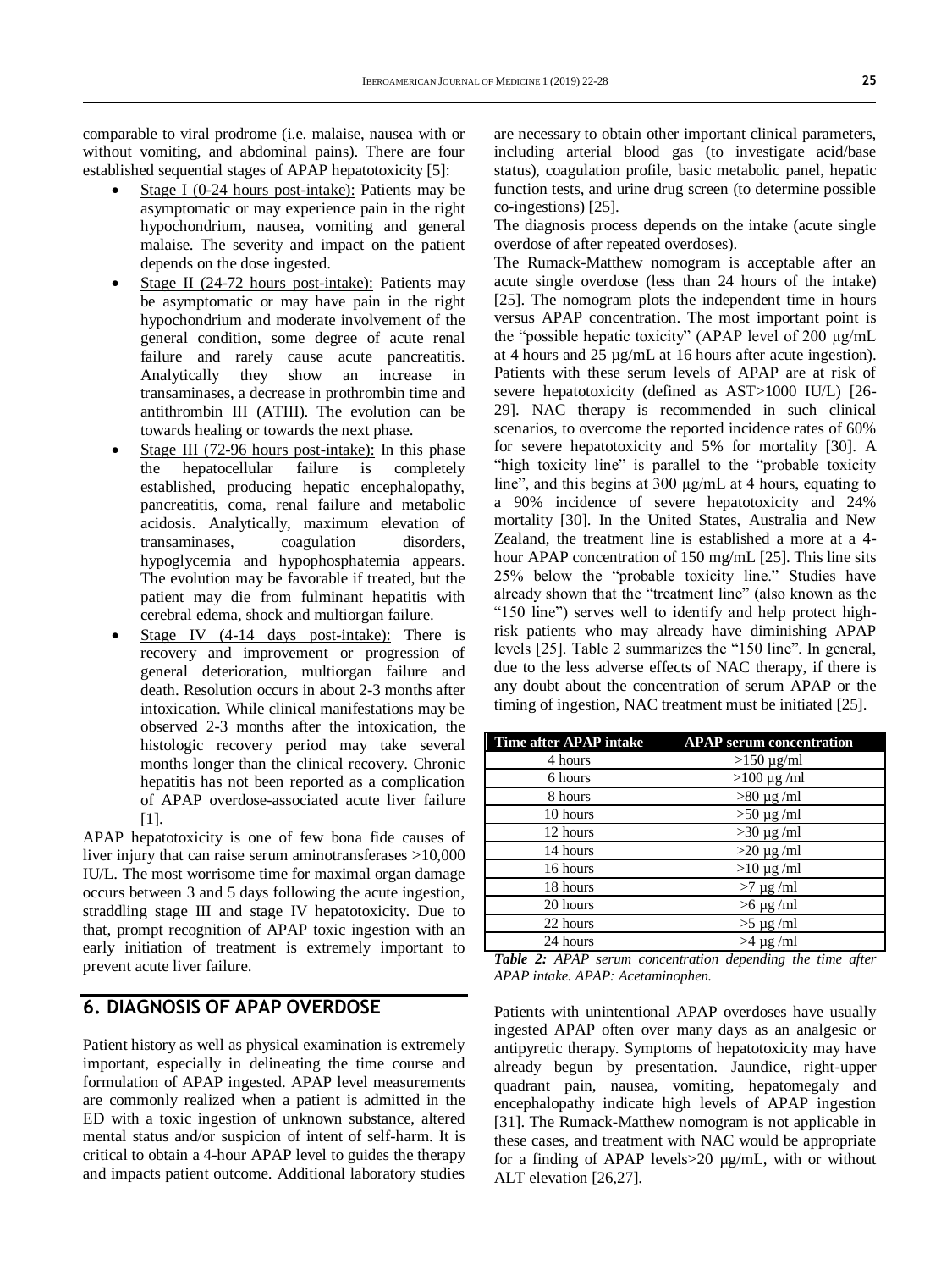## **7. TREATMENT OF APAP OVERDOSE**

APAP poisoning does not usually cause cardio-respiratory failure, except for advanced stages with fulminant liver failure [5]. Level of consciousness is also not decreases. If we find a patient with a low level of consciousness we should suspect a concomitant intake of other toxins that are often benzodiazepines [25].

General treatment includes:

- Gastric lavage: it should always be done in the first 2 hours post-intake. If it is not known exactly the time of taking or other toxic substances are involved, it should be also performed [32].
- Activated charcoal (dose of 1 gr/Kg): It is useful in the first 4-6 hours or when the time of intake is not known. It can be administered together with NAC. In cases where the patient has a low level of consciousness (Glasgow  $\langle 9 \rangle$ , we must first ensure the airway by orotracheal intubation and then administer the activated carbon by nasogastric tube [32].
- Metoclopramide (20mg up to 1 mg/Kg IV): If nausea or vomiting occurs.
- Ondansetron (0.15 mg/kg): In case metoclopramide does not take effect and vomiting persists.
- Hemodialysis: In case of severe renal insufficiency, coma, acidosis and plasma concentrations of Acetaminophen greater than 1000 μg/ml [33].

#### **7.1. NAC**

NAC is a cysteine prodrug and hepatic GSH precursor, and should be administered immediately as an antidote in patients with established APAP hepatotoxicity or those with high risk of developing this condition. NAC replenishes and maintains hepatic GSH stores by providing cysteine, which detoxifies reactive metabolites of APAP [18,26,34]. In addition, it may reduce NAPQI back to APAP by increasing the sulfonation pathway of APAP metabolism [26,34]. The administration of NAC may reduce mortality from 5% to 0.7% of patients [35]. Due to that, its early administration is critical. Table 3 summarizes the current accepted indications for treatment with NAC in the setting of acute over-ingestion.

NAC effects are suggested to be produced due to its capacity to improve hepatic perfusion and oxygen delivery, to refine mitochondrial energy metabolism, and to facilitate scavenging of ROS and RNS [26,27]. NAC administration attending to its via (oral or intravenous) are represented in table 4 [26].

- Initiation of NAC within 24 hours of ingestion
- Serum APAP levels from 140 mg/L at 4 hours to 50 mg/L at 10 hours
- Acute poisoning (ingested in 1 hour) with no other products containing acetaminophen in the past 24 hours
- Acute poisoning with no ingestion of sustained release formulations
- Baseline normal ALT, AST and INR
- Used ideally within the first 8-10 hours with risk of hepatotoxicity being < 5%, especially if APAP level is above the treatment line on the Rumack-Matthew nomogram
- Empirical use when APAP levels cannot be obtained within 8 hours of ingestion

*Table 3: Clinical indications for NAC use. APAP: acetaminophen; ALT: alanine aminotransferase; AST: aspartate aminotransferase; INR: international normalized ratio; NAC: Nacetylcysteine.*

| <b>Oral NAC</b> treatment                                                              |  |  |  |  |
|----------------------------------------------------------------------------------------|--|--|--|--|
| Initial dose: $140 \text{ mg/kg}$ diluted to 5% in a liquid (usually fruit             |  |  |  |  |
| juice)                                                                                 |  |  |  |  |
| Posterior doses: 70 mg/kg in the same concentration every 4h for                       |  |  |  |  |
| 17 times                                                                               |  |  |  |  |
| Total administered dose: 1330 mg/kg                                                    |  |  |  |  |
| Duration of treatment: 72 hours                                                        |  |  |  |  |
| <b>Intravenous NAC</b> treatment                                                       |  |  |  |  |
| Initial dose: $150 \text{ mg/kg}$ in $250 \text{ ml}$ of $5\%$ glucose serum in 1 hour |  |  |  |  |
| Posterior doses: 50 mg/kg in 500 ml of glucose 5% serum in 4                           |  |  |  |  |
| hours. $100 \text{ mg/kg}$ in 500 ml of 5% glucose serum in 16 hours                   |  |  |  |  |
| Total administered dose: 300 mg/kg                                                     |  |  |  |  |
| Duration of treatment: 21 hours                                                        |  |  |  |  |
| After the treatment, it must be prolonged $(150 \text{ mg/kg}/24\text{h})$ if there    |  |  |  |  |
| has been an important evtolvsis or signs of liver failure. This                        |  |  |  |  |

has been an important cytolysis or signs of liver failure. This perfusion of NAC should be prolonged for the necessary time until the improvement of liver function is achieved or until the transplant or death.

*Table 4: NAC treatment attending to its via (oral or intravenous). NAC: N-acetylcysteine.*

There is currently a shorter schedule, which consists of initially administering 100 mg/Kg of NAC, diluted in 150ml of 5% glucose serum and perfused in 2 hours, and then 200 mg/Kg diluted in 1000 ml of 5% glucose serum and perfused in 10 hours. This guideline has proved to be of the same utility as the previous ones and allows shortening the infusion time, and therefore, the stay in the ED [36].

While there are two treatment options, the clinical scenario should determine the route of NAC administration. The efficacy between the two preparations appears the same, although no head-to-head trial currently exists [5,27,37].

### **8. CONCLUSIONS**

APAP poisoning is an increasingly common occurrence in our environment, although it has a very wide therapeutic range.

As we have commented, it is one of the medications whose use is most widespread, and patients may dispose of it with ease, acquiring it at any pharmacy. Therefore, accidental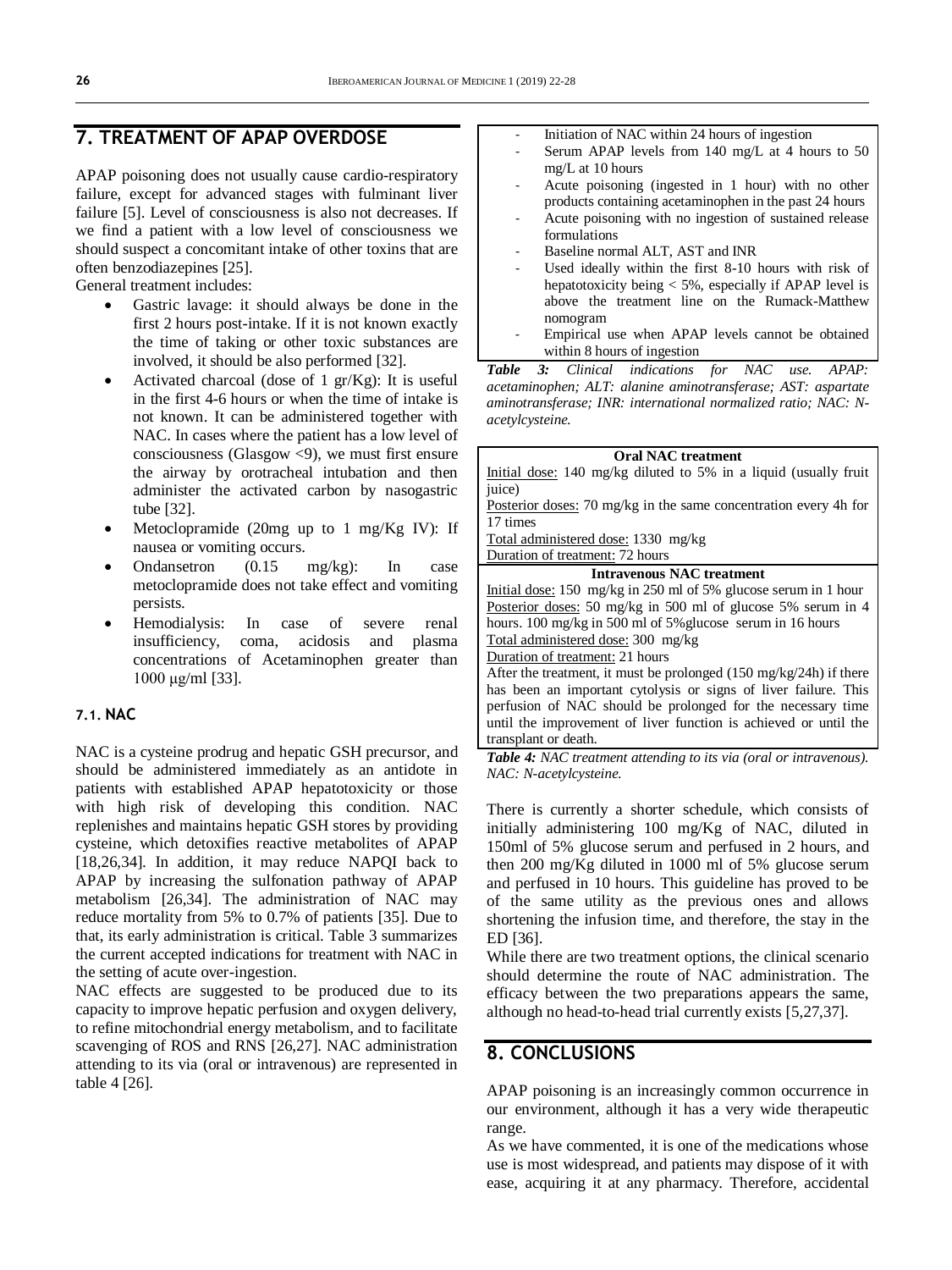overdoses or related to suicide attempts are not uncommon. In any case, APAP poisoning can have lethal consequences in a short period of time, and therefore it is important to know the clinical characteristics and how we should handle it in the ED.

If an APAP poisoning is suspected, a correct medical history is essential to find out the dose taken, the time elapsed and the patient's risk factors.

Attending to NAC treatment, if normal transaminases levels are observed in the blood test, the physician may wait for APAP levels to begin the treatment. However, when they are increased or there are doubts, NAC will be administered immediately, according to the safety of the treatment and the risk of serious toxic hepatitis if it is not administered.

A multidisciplinary approach with the support of Psychiatry, Intensive Care Unit as well as Gastroenterology and Digestive Department will be necessary, especially in the case of attempted autolysis and severe liver failure.

#### **9. REFERENCES**

*1. Bunchorntavakul C, Reddy KR. Acetaminophen-related Hepatotoxicity. Clin Liver Dis 2013;17:587-607. doi:10.1016/j.cld.2013.07.005.*

*2. Herndon CM, Dankenbring DM. Patient perception and knowledge of acetaminophen in a large family medicine service. J Pain Palliat Care Pharmacother 2014;28:109-16. doi:10.3109/15360288.2014.908993.*

*3. Graham GG, Scott KF. Mechanism of action of paracetamol. Am J Ther. 2005;12(1):46-55.*

*4. Clark R, Fisher JE, Sketris IS, Johnston GM. Population prevalence of high dose paracetamol in dispensed paracetamol/opioid prescription combinations: an observational study. BMC Clin Pharmacol 2012;12:11. doi:10.1186/1472- 6904-12-11.*

*5. Yoon E, Babar A, Choudhary M, Kutner M, Pyrsopoulos N. Acetaminophen-Induced Hepatotoxicity: a Comprehensive Update. J Clin Transl Hepatol. 2016;4(2):131-42. doi:10.14218/JCTH.2015.00052.* 

*6. Murray KF, Hadzic N, Wirth S, Bassett M, Kelly D. Drug-related hepatotoxicity and acute liver failure. J Pediatr Gastroenterol Nutr 2008;47:395-405. doi:10.1097/MPG.0b013e3181709464.*

*7. Zimmerman HJ, Maddrey WC. Acetaminophen (paracetamol) hepatotoxicity with regular intake of alcohol: analysis of instances of therapeutic misadventure. Hepatology. 1995;22(3):767-73.*

*8. Blieden M, Paramore LC, Shah D, Ben-Joseph R. A perspective on the epidemiology of acetaminophen exposure and toxicity in the United States. Expert Rev Clin Pharmacol 2014;7:341-8. doi:10.1586/17512433.2014.904744.*

*9. McGill MR, Jaeschke H. Metabolism and disposition of acetaminophen: recent advances in relation to hepatotoxicity and diagnosis. Pharm Res 2013;30:2174-87. doi:10.1007/s11095-013-1007-6.*

*10. Jaeschke H, McGill MR, Ramachandran A. Oxidant stress, mitochondria, and cell death mechanisms in drug-induced liver injury: lessons learned from acetaminophen hepatotoxicity. Drug Metab Rev 2012;44:88-106. doi:10. 3109/03602532.2011.602688.*

*11. Jaeschke H, Williams CD, Ramachandran A, Bajt ML. Acetaminophen hepatotoxicity and repair: the role of sterile inflammation and innate immunity. Liver Int 2012;32:8-20. doi:10.1111/j.1478-3231.2011.02501.x.*

*12. Jaeschke H, McGill MR. Cytochrome P450-derived versus mitochondrial oxidant stress in acetaminophen hepatotoxicity. Toxicol Lett 2015;235: 216-7. doi: 10.1016/j.toxlet.2015.04.002.*

*13. Yuan L, Kaplowitz N. Mechanisms of drug-induced liver injury. Clin Liver Dis 2013;17:507-18. doi:10.1016/j.cld.2013.07.002.*

*14. Watkins PB, Kaplowitz N, Slattery JT, Colonese CR, Colucci SV, Stewart PW, et al. Aminotransferase elevations in healthy adults receiving 4 grams of*  *acetaminophen daily: a randomized controlled trial. JAMA 2006;296:87-93. doi:10.1001/jama.296.1.87.*

*15. Xie Y, McGill MR, Dorko K, Kumer SC, Schmitt TM, Forster J, et al. Mechanisms of acetaminophen-induced cell death in primary human hepatocytes. Toxicol Appl Pharmacol 2014;279:266-74. doi:10.1016/j.taap.2014.05.010.*

*16. Schmidt LE, Dalhoff K, Poulsen HE. Acute versus chronic alcohol consumption in acetaminophen-induced hepatotoxicity. Hepatology 2002;35:876-82. doi:10.1053/jhep.2002.32148.*

*17. Waring WS, Stephen AF, Malkowska AM, Robinson OD. Acute ethanol coingestion confers a lower risk of hepatotoxicity after deliberate acetaminophen overdose. Acad Emerg Med 2008;15:54-8. doi:10.1111/j.1553- 2712.2007.00019.x.*

*18. Zhao P, Slattery JT. Effects of ethanol dose and ethanol withdrawal on rat liver mitochondrial glutathione: implication of potentiated acetaminophen toxicity in alcoholics. Drug Metab Dispos 2002;30:1413-7. doi:10.1124/dmd.30.12.1413.*

*19. Dart RC, Erdman AR, Olson KR, Christianson G, Manoguerra AS, Chyka PA, et al. Acetaminophen poisoning: an evidence-based consensus guideline for out-of-hospital management. Clin Toxicol (Phila) 2006;44:1-18. doi:10.1080/15563650500394571.*

*20. Abebe W. Herbal medication: potential for adverse interactions with analgesic drugs. J Clin Pharm Ther 2002;27:391-401. doi:10.1046/j.1365 2710.2002.00444.x.*

*21. Whitcomb DC, Block GD. Association of acetaminophen hepatotoxicity with fasting and ethanol use. JAMA 1994;272:1845-50. doi:10.1001/jama.1994.03520230055038.*

*22. Michna E, Duh MS, Korves C, Dahl JL. Removal of opioid/acetaminophen combination prescription pain medications: assessing the evidence for hepatotoxicity and consequences of removal of these medications. Pain Med 2010;11:369-78. doi:10.1111/j.1526-4637.2010.00811.x.*

*23. Rumore MM, Blaiklock RG. Influence of age-dependent pharmacokinetics and metabolism on acetaminophen hepatotoxicity. J Pharm Sci 1992;81:203-7. doi:10.1002/jps.2600810302.*

*24. Zhao L, Pickering G. Paracetamol metabolism and related genetic differences. Drug Metab Rev 2011;43:41-52. doi:10.3109/03602532.2010.527984.*

*25. Rumack BH. Acetaminiphen hepatotoxicity: the first 35 years. J Toxicol Clin Toxicol 2002;40:3-20. doi:10.1081/CLT-120002882.*

*26. Heard KJ. Acetylcysteine for acetaminophen poisoning. N Engl J Med 2008; 359:285-92. doi:10.1056/NEJMct0708278.*

*27. Kerr F, Dawson A, Whyte IM, Buckley N, Murray L, Graudins A, et al. The Australasian Clinical Toxicology Investigators Collaboration randomized trial of different loading infusion rates of N-acetylcysteine. Ann Emerg Med 2005;45:402-8. doi:10.1016/j.annemergmed.2004.08.040.*

*28. de Andrade KQ, Moura FA, dos Santos JM, de Araújo OR, de Farias Santos JC, Goulart MO. Oxidative stress and inflammation in hepatic diseases: therapeutic possibilities of N-acetylcysteine. Int J Mol Sci 2015;16:30269-308. doi:10.3390/ijms161226225.*

*29. McGovern AJ, Vitkovitsky IV, Jones DL, Mullins ME. Can AST/ALTratio indicate recovery after acute paracetamol poisoning? Clin Toxicol (Phila) 2015;53: 164-7. doi:10.3109/15563650.2015.1006399.*

*30. Prescott LF, Illingworth RN, Critchley JA, Stewart MJ, Adam RD, Proudfoot AT. Intravenous N-acetylcysteine: the treatment of choice for paracetamol poisoning. Br Med J 1979;2:1097-100. doi:10.1136/bmj.2.6198.1097.*

*31. Rumack BH. Acetaminophen misconceptions. Hepatology 2004;40:10-5. doi:10.1002/hep.20300.*

*32. Underhill TJ, Greene MK, Dove AF. A comparison of the efficacy of gastric lavage, ipecacuanha and activated charcoal in the emergency management of paracetamol overdose. Arch Emerg Med 1990;7:148-54. doi:10.1136/emj.7.3.148.*

*33. Gosselin S, Juurlink DN, Kielstein JT, Ghannoum M, Lavergne V, Nolin TD, et al.. Extracorporeal treatment for acetaminophen poisoning: recommendations from the EXTRIP workgroup. Clin Toxicol (Phila). 2014;52(8):856-67. doi:10.3109/15563650.2014.946994.*